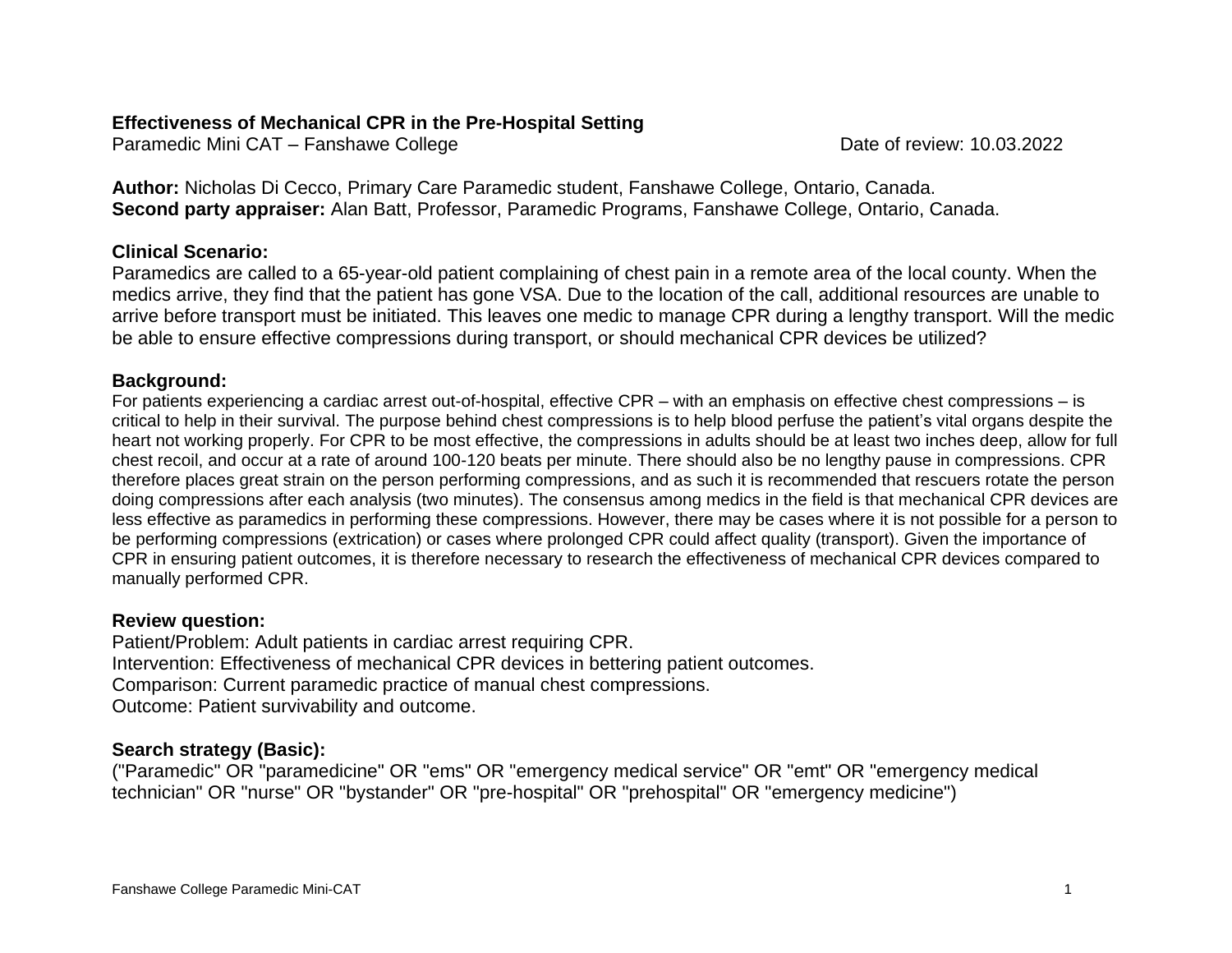#### AND

("Mechanical CPR" OR "mechanical chest compressions")

#### AND

("Effectiveness" OR "outcomes")

**Limits:** Language: English Years: Jan. 2012 – Feb. 2022 Peer reviewed

#### **Databases searched:** PubMed, MEDLINE

#### **Search results:**

PubMed: 65, MEDLINE: 3

#### **Included for review:**

Three articles were included for review. The reason for their inclusion was a mixture of study date, with a bias towards more recently published papers, as well as study type. Preference was given to randomized controlled trials. Finally, studies with large sample sizes were given preference.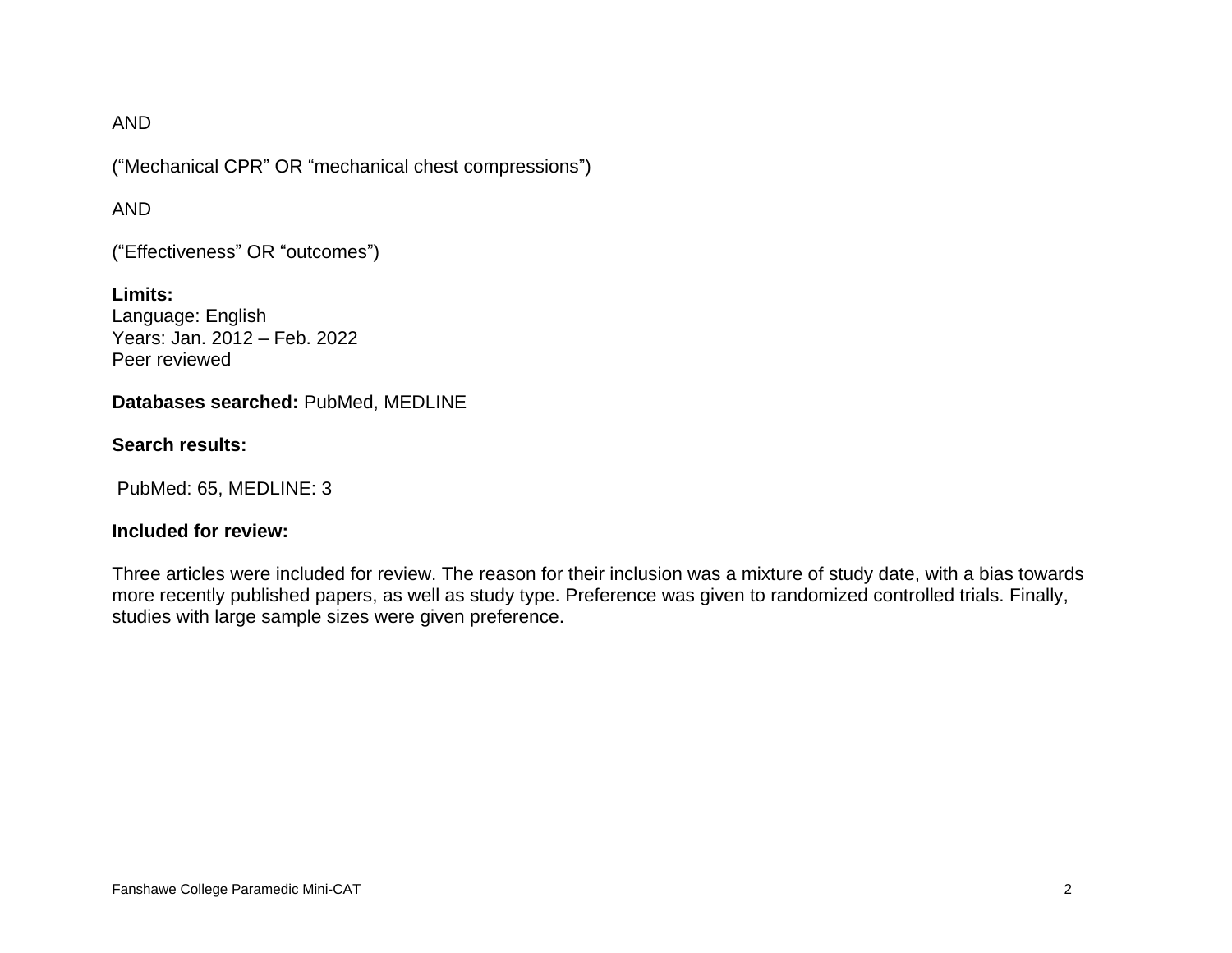| Title, author,<br>year                                                                                                                 | <b>Study</b><br>design &<br><b>LOE</b>          | <b>Population</b>                                                                                                                                                                        | <b>Intervention</b>                                                                                                                                             | <b>Outcomes</b>                                                                                                                                   | <b>Results</b>                                                                                                               | <b>Weaknesses &amp;</b><br><b>Strengths</b>                                                                                                             |
|----------------------------------------------------------------------------------------------------------------------------------------|-------------------------------------------------|------------------------------------------------------------------------------------------------------------------------------------------------------------------------------------------|-----------------------------------------------------------------------------------------------------------------------------------------------------------------|---------------------------------------------------------------------------------------------------------------------------------------------------|------------------------------------------------------------------------------------------------------------------------------|---------------------------------------------------------------------------------------------------------------------------------------------------------|
| The<br>Comparison of<br>Manual and<br>Mechanical<br>Chest<br>Compression<br>on Survival and<br>Long-Term<br>Neurological<br>Outcome of | Retrospective<br>analytical<br>study.<br>LEO: 2 | Inclusion<br>criteria: Adult<br>patients who<br>experienced an<br>out of hospital<br>cardiac arrest<br>$(n=818)$ .<br>Exclusion<br>criteria: patients                                    | The intervention<br>group $(n=473)$<br>had CPR<br>conducted via a<br><b>LUCAS 2</b><br>mechanical<br>chest<br>compression<br>system set to a<br>depth of 5cm at | Patient<br>outcomes:<br>Return of<br>spontaneous<br>circulation, one<br>day survival,<br>one month<br>survival, 3<br>month survival.<br>six month | Mechanical CPR:<br>42.3% of patients<br>achieved a<br>ROSC.<br>Manual CPR:<br>46.4% achieved a<br>ROSC.<br>The percentage of | Strengths:<br>$\sim$<br>This study<br>utilizes human<br>patients.<br>Large sample<br>size of 818<br>patients.<br>Population<br>group were all<br>adult. |
| Nontraumatic<br>Out-of-Hospital<br><b>Cardiac Arrest</b><br>Patients.                                                                  |                                                 | younger than<br>18, patients with<br>terminal<br>diseases, and<br>patients                                                                                                               | a rate of<br>100 <sub>bpm</sub> .<br>The control<br>group $(n=345)$                                                                                             | survival, and<br>one year<br>survival.<br>Patients were                                                                                           | patients with an<br>mRS score under<br>four was 3.5%<br>and 4% for<br>manual CPR and                                         | Weaknesses:<br>Study was<br>conducted<br>with patients                                                                                                  |
| Authors:<br>Halhalli et. al.<br>Year: 2020                                                                                             |                                                 | suffering a<br>traumatic<br>cardiac arrest.<br>All participants<br>were taken from<br>the Kocaeli<br><b>Derince Training</b><br>and Research<br>Hospital in<br>Turkey from<br>2014-2018. | was provided<br>with CPR from<br>trained<br>healthcare<br>providers.                                                                                            | also assessed<br>for a Modified<br><b>Rankin Score</b><br>after one year.                                                                         | mechanical CPR<br>participants,<br>respectively.                                                                             | inside a<br>hospital, not a<br>prehospital<br>environment.<br>Quality of<br>۰<br>manual CPR<br>not taken into<br>account.                               |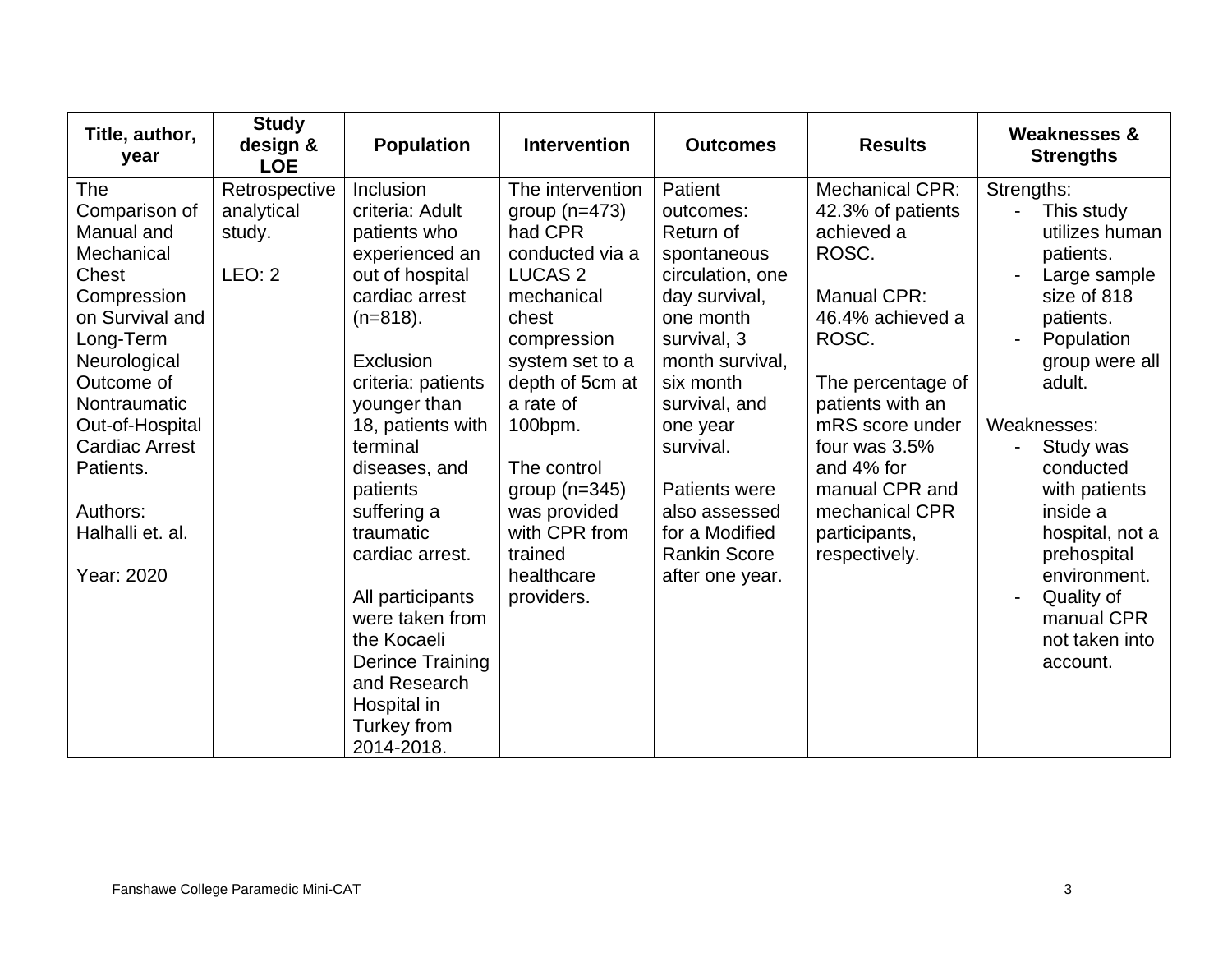| Mechanical       | Cluster    | Inclusion          | The intervention   | The primary      | Intervention       | Strengths:                      |
|------------------|------------|--------------------|--------------------|------------------|--------------------|---------------------------------|
| versus manual    | randomized | criteria: Patients | group $(n=1652)$   | outcome was to   | group: of the 1652 | Utilizes real<br>$\overline{a}$ |
| chest            | controlled | suffering an       | received chest     | study patient    | cases, 32%         | human                           |
| compression      | trial.     | OHCA, aged 18      | compressions       | survivability 30 | received a ROSC,   | patients in the                 |
| for out-of-      |            | or older           | from a LUCAS-2     | days after the   | 6% survived to 30  | field.                          |
| hospital         | LOE: 2     | $(n=4471)$ .       | system set to      | cardiac arrest.  | days, 6% survived  | Conducted by                    |
| cardiac arrest   |            |                    | give               |                  | to 3 months, and   | emergency                       |
| (PARAMEDIC):     |            | Exclusion          | compressions at    | Secondary        | 5% survived to 12  | services in the                 |
| a pragmatic,     |            | criteria:          | a depth of 40-     | outcomes         | months. Those      | prehospital                     |
| cluster          |            | pregnant           | 53mm at a rate     | analyzed were    | who survived with  | environment.                    |
| randomised       |            | patients,          | of 102bpm, all     | survival to 3    | a favourable       | Large sample                    |
| controlled trial |            | patients           | while allowing     | months, 12       | neurological       | size that was                   |
|                  |            | suffering a        | full chest recoil. | months, and      | outcome            | chosen                          |
| Authors:         |            | traumatic          |                    | neurological     | numbered 5%        | randomly.                       |
| Perkins et. al.  |            | cardiac arrest.    | The control        | outcomes.        |                    |                                 |
|                  |            |                    | group $(n=2819)$   |                  | Control group: of  | Weaknesses:                     |
| Year: 2015       |            | All participants   | received manual    | Favourable       | the 2819 cases,    | There was no<br>$\blacksquare$  |
|                  |            | were taken from    | chest              | neurological     | 31% received a     | way of                          |
|                  |            | people served      | compressions       | outcomes are     | <b>ROSC, 7%</b>    | monitoring the                  |
|                  |            | by ambulance       | from trained       | defined as a     | survived to 30     | quality of                      |
|                  |            | services in the    | paramedics,        | Cerebral         | days, 6% survived  | manual CPR                      |
|                  |            | West Midlands,     | aiming for a       | Performance      | to 3 months, and   | provided to                     |
|                  |            | <b>North East</b>  | depth of 50-       | Category (CPC)   | 6% survived to 12  | patients.                       |
|                  |            | England, Wales,    | 60mm, a rate of    | score of 1 or 2  | months. Those      | Limited<br>$\blacksquare$       |
|                  |            | and South          | 100-120bpm,        | at 3 months.     | who survived with  | availability of                 |
|                  |            | Central regions    | while allowing     |                  | a favourable       | LUCAS-2                         |
|                  |            | of the United      | for chest recoil.  |                  | neurological       | devices                         |
|                  |            | Kingdom.           |                    |                  | outcome            | meant less                      |
|                  |            |                    |                    |                  | numbered 6%.       | participants in                 |
|                  |            |                    |                    |                  |                    | the                             |
|                  |            |                    |                    |                  |                    | intervention                    |
|                  |            |                    |                    |                  |                    | group than                      |
|                  |            |                    |                    |                  |                    | control.                        |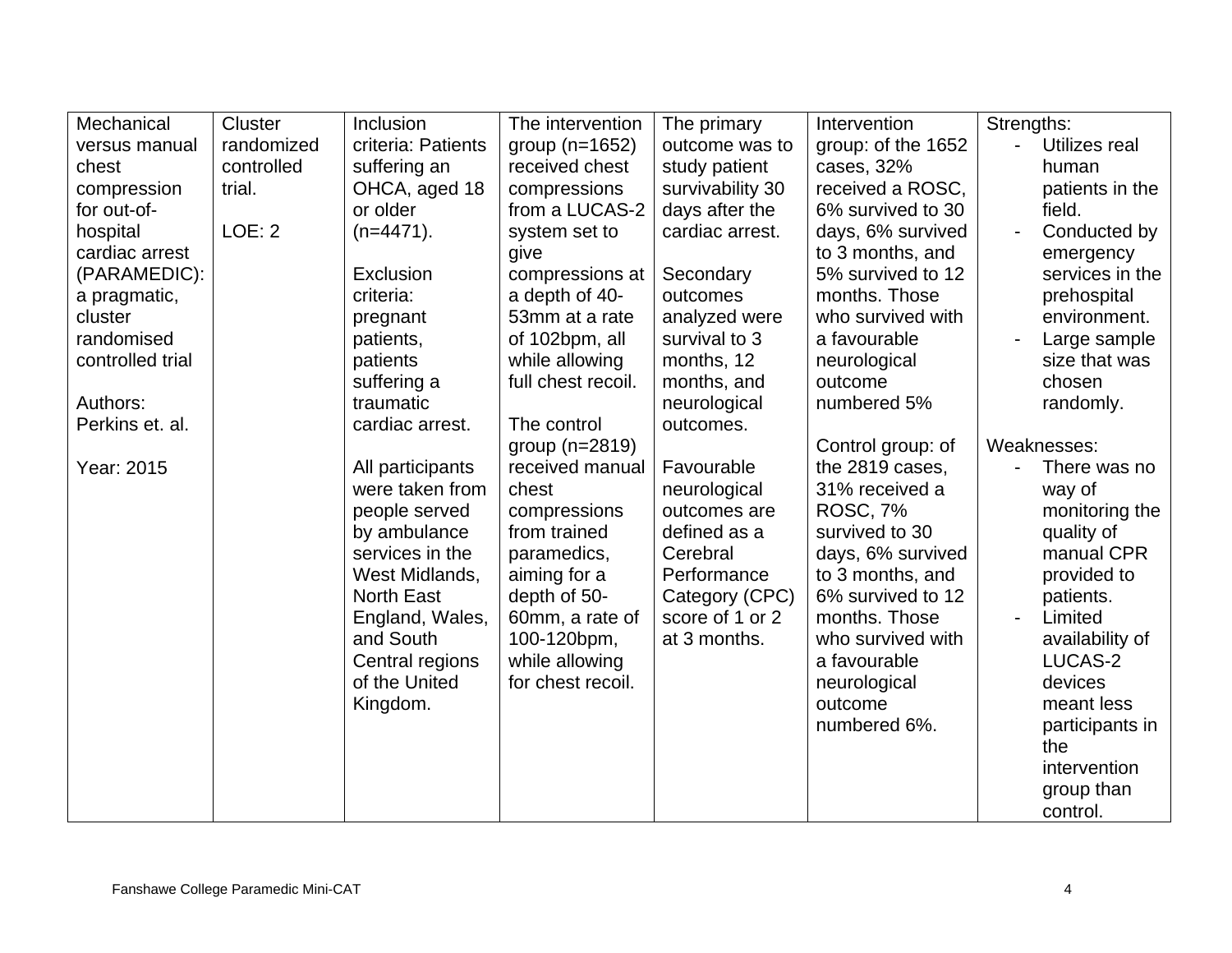| <b>Manual versus</b> | Randomized, | Twenty four       | <b>Rescuers</b>       | The primary        | 90% of           | Strengths:           |
|----------------------|-------------|-------------------|-----------------------|--------------------|------------------|----------------------|
| Mechanical           | crossover   | advanced life     | formed into           | outcome was        | mechanical chest | Ability to<br>$\sim$ |
| <b>Chest</b>         | manikin     | support (ALS)     | teams of two          | the percentage     | compressions     | monitor the          |
| Compressions         | study.      | certified         | with each             | of chest           | were performed   | quality of           |
| on Surfaces of       |             | rescuers,         | rescuer               | compressions       | correctly        | manual               |
| Varying              | LOE: 2      | certified in both | performing the        | performed          | compared to 30%  | compressions         |
| Softness with        |             | manual and        | same CPR              | correctly relative | for manual       | and                  |
| or without           |             | mechanical        | scenario on           | to the number of   | compressions.    | mechanical           |
| Backboards: A        |             | CPR.              | different             | total              | This was mainly  | compressions         |
| Randomized,          |             |                   | surfaces.             | compressions.      | due to manual    | scientifically       |
| Crossover            |             | CPR was           | <b>Scenarios were</b> |                    | compressions     | with use of a        |
| Manikin Study.       |             | performed on      | both completed        | Correct            | failing to       | manikin.             |
|                      |             | Resusci-Anne      | utilizing manual      | compressions       | compress the     |                      |
| Author: Putzer       |             | manikins on       | compressions          | were defined as    | chest to the     | Weaknesses:          |
| et. al.              |             | different         | and mechanical        | 50-60mm in         | proper depth.    | CPR was              |
|                      |             | surfaces.         | compressions.         | depth, 100-        |                  | performed on         |
| Year: 2016           |             | Mannikins had     | Scenarios each        | 120bpm, and        | Hands off time   | manikins,            |
|                      |             | 15kg added on     | lasted six            | allowing for full  | was 15-20        | therefore            |
|                      |             | to correct for    | minutes.              | recoil.            | seconds longer   | results may          |
|                      |             | torse weight of   |                       |                    | for mechanical   | not be               |
|                      |             | an adult patient. | Mechanical            | The secondary      | compressions     | reflective in        |
|                      |             |                   | compressions          | outcome was a      | compared to      | human                |
|                      |             |                   | scenario:             | measurement of     | manual           | patients.            |
|                      |             |                   | performed with        | hands-off time.    | compressions.    | Small                |
|                      |             |                   | the use of a          |                    |                  | population of        |
|                      |             |                   | LUCAS-2               |                    |                  | only twenty          |
|                      |             |                   | device.               |                    |                  | four.                |
|                      |             |                   |                       |                    |                  | <b>Short</b>         |
|                      |             |                   | Manual                |                    |                  | scenario             |
|                      |             |                   | compression           |                    |                  | length is            |
|                      |             |                   | scenario: teams       |                    |                  | unrealistic of       |
|                      |             |                   | performed CPR         |                    |                  | OHCA cases.          |
|                      |             |                   | to ALS                |                    |                  |                      |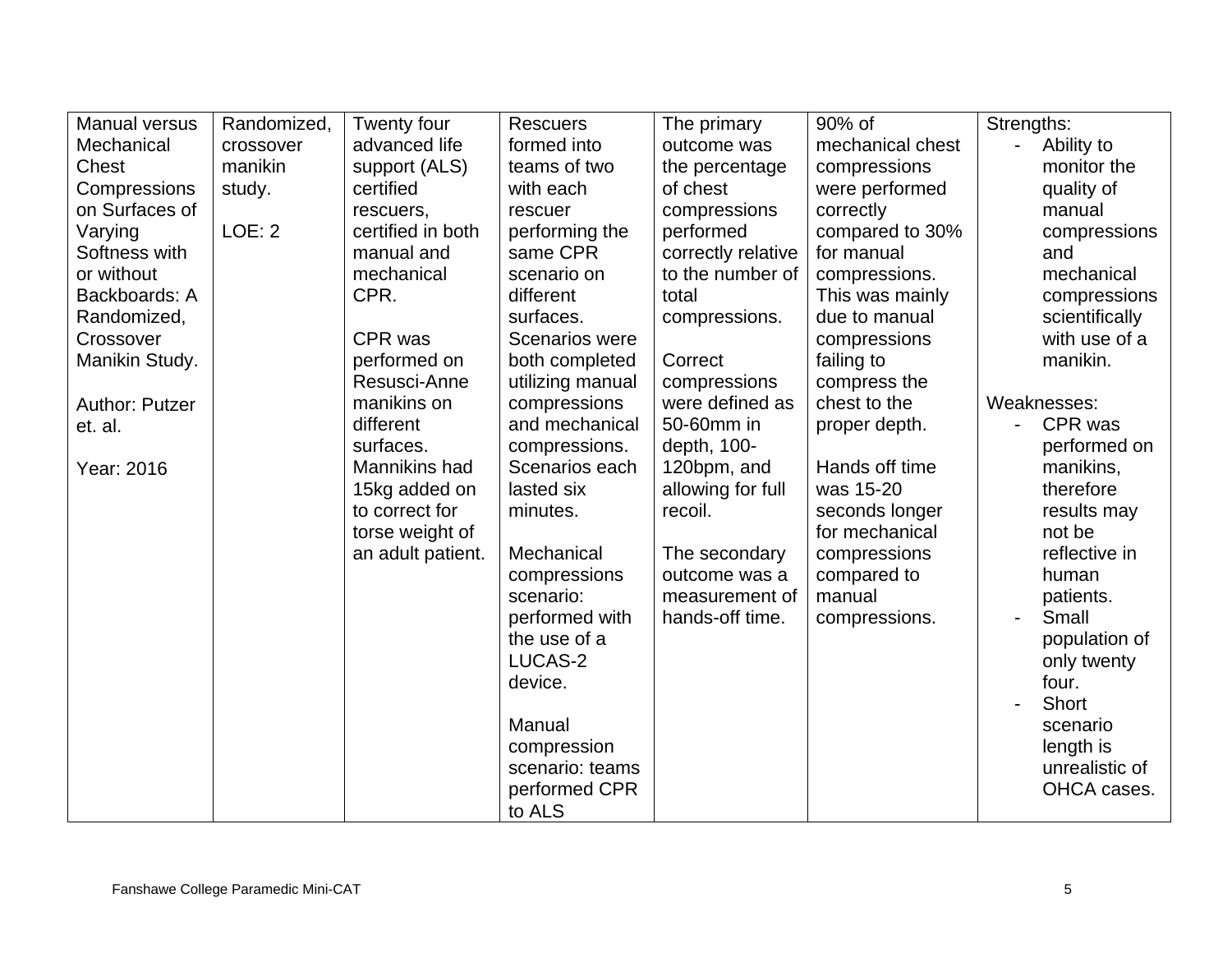| Title, author,<br>year | <b>Study</b><br>design &<br><b>LOE</b> | <b>Population</b> | <b>Intervention</b>                                              | <b>Outcomes</b> | <b>Results</b> | <b>Weaknesses &amp;</b><br><b>Strengths</b>                                              |
|------------------------|----------------------------------------|-------------------|------------------------------------------------------------------|-----------------|----------------|------------------------------------------------------------------------------------------|
|                        |                                        |                   | standards and<br>rotated<br>compressors<br>every two<br>minutes. |                 |                | Laboratory<br>$\blacksquare$<br>setting not<br>representative<br>of CPR in the<br>field. |

#### **Comments:**

The articles were chosen for this review for the following reasons. First, articles that presented information irrelevant to the research question and studies that duplicated methods previously undertaken were removed from selection. Secondly, selection was based in a way to provide a range of study focuses. Therefore, each article selected for review looked at a different aspect of mechanical vs. manual CPR. One looked at it in the hospital setting, one in the prehospital setting, and one on manikins in a laboratory setting.

#### **Considerations:**

There are a few things to consider when using the evidence provided here. It is worth noting that these articles were selected purely on the aspect of analyzing the effectiveness of mechanical CPR devices on patients in cardiac arrest. Therefore, studies looking at possible cost/benefits of utilizing mechanical over manual CPR were not analyzed. Furthermore, the studies included all had CPR being performed by trained healthcare professionals, therefore manual CPR results may not be applicable to the general public.

It is also worth noting that the only article to show that mechanical CPR was superior to manual CPR was conducted on manikins and not humans.

#### **Clinical bottom line:**

The bottom line is that mechanical and manual CPR are nearly equally effective in real world scenarios where trained professionals are conducting the CPR.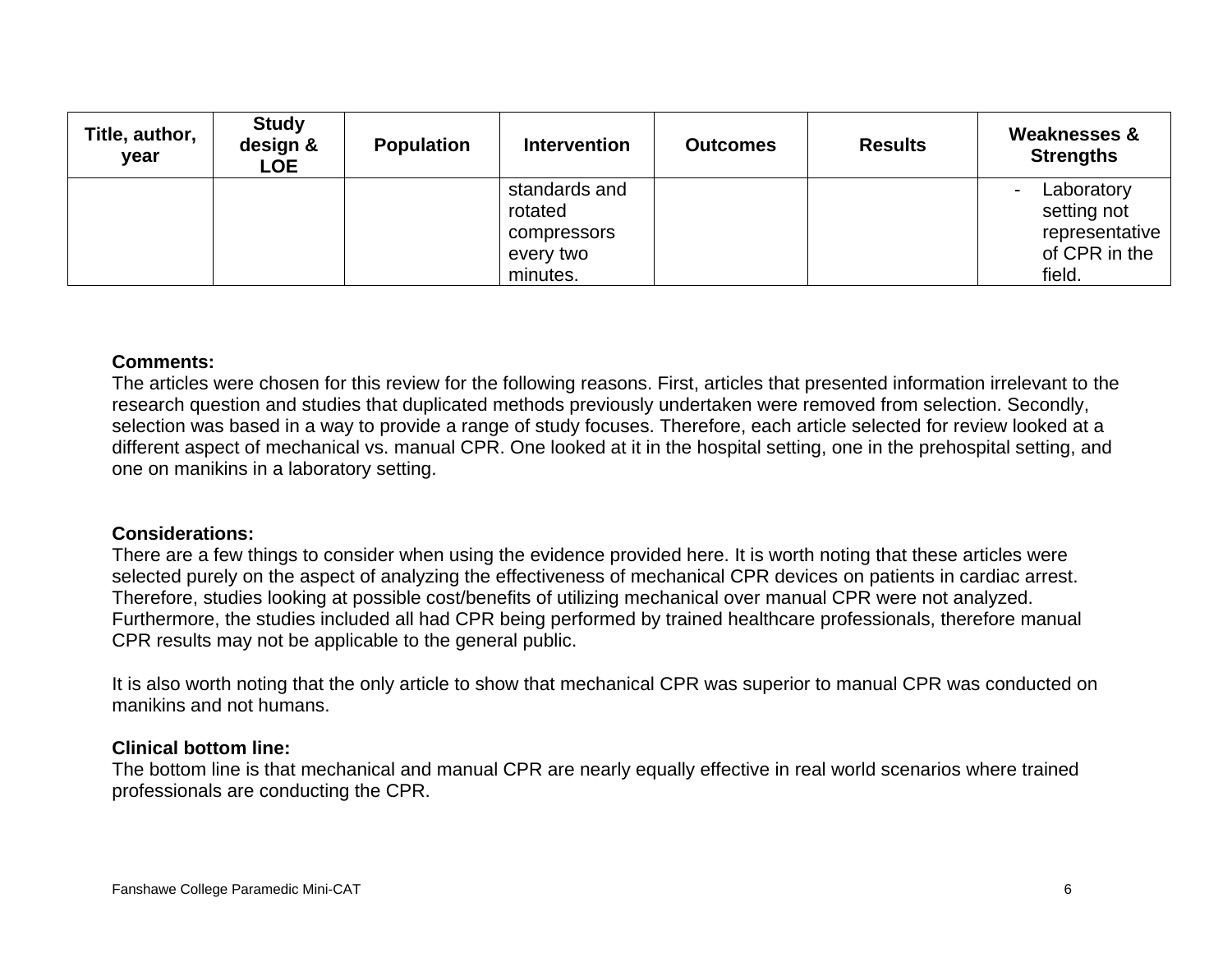#### **References**

- Halhalli, H. C., Şancı, E., & Uslu, T. (2020). The comparison of manual and mechanical chest compression on survival and long-term neurological outcome of nontraumatic out-of-hospital cardiac arrest patients. *The Journal of Emergency Medicine*, *59*(5), 680–686. https://doi.org/10.1016/j.jemermed.2020.06.010
- Perkins, G. D., Lall, R., Quinn, T., Deakin, C. D., Cooke, M. W., Horton, J., Lamb, S. E., Slowther, A.-M., Woollard, M., Carson, A., Smyth, M., Whitfield, R., Williams, A., Pocock, H., Black, J. J., Wright, J., Han, K., & Gates, S. (2015). Mechanical versus manual chest compression for out-of-hospital cardiac arrest (Paramedic): A pragmatic, cluster randomised controlled trial. *The Lancet*, *385*(9972), 947–955. https://doi.org/10.1016/s0140-6736(14)61886-9
- Putzer, G., Fiala, A., Braun, P., Neururer, S., Biechl, K., Keilig, B., Ploner, W., Fop, E., & Paal, P. (2016). Manual versus mechanical chest compressions on surfaces of varying softness with or without backboards: A randomized, Crossover Manikin Study. *The Journal of Emergency Medicine*, *50*(4). https://doi.org/10.1016/j.jemermed.2015.10.002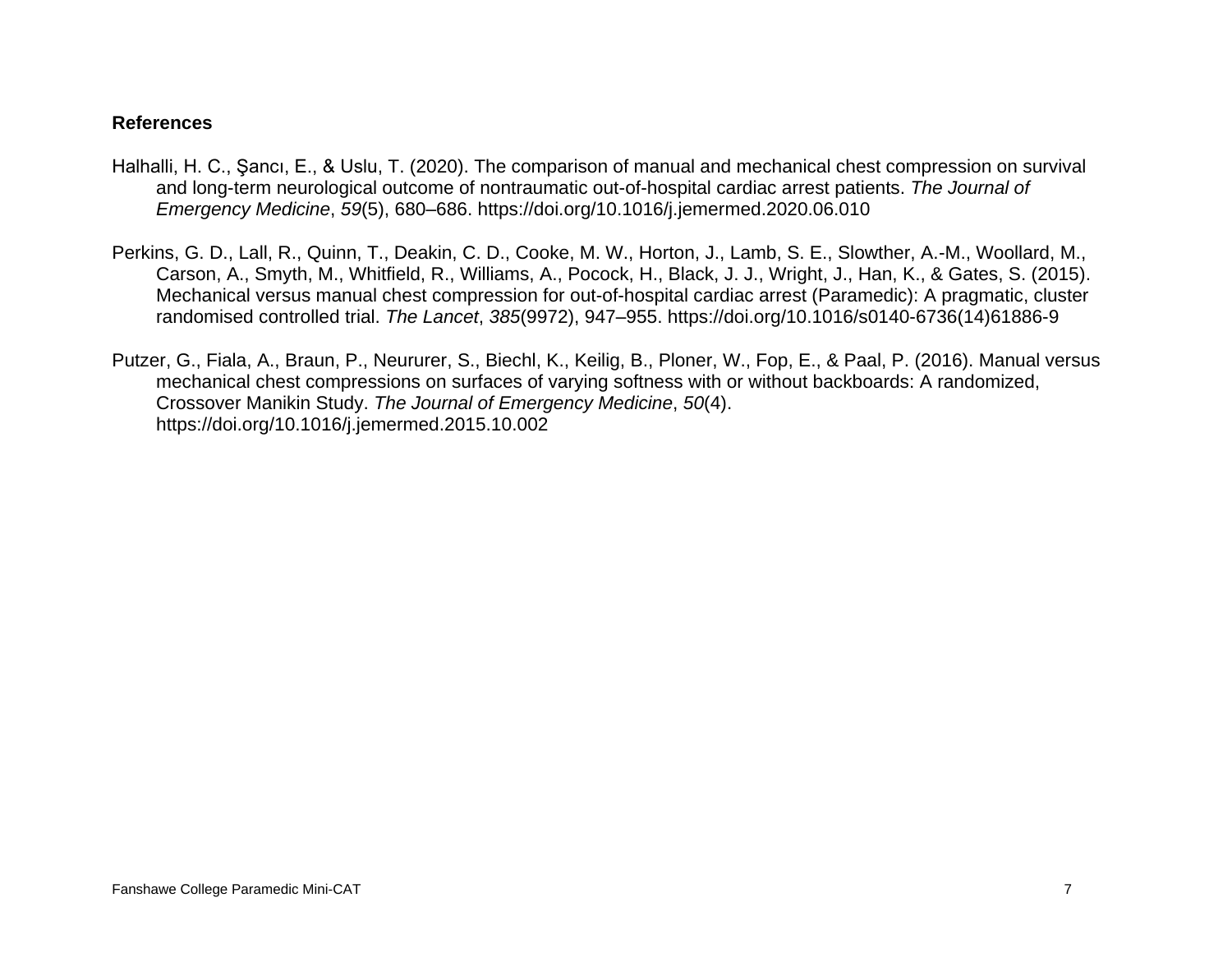## **Appendix A**

| ProQuest  |                                                 |                      | Access provided by Western University                                                                                                                                                                                                                                                                    |                                                                                                                                 |  |
|-----------|-------------------------------------------------|----------------------|----------------------------------------------------------------------------------------------------------------------------------------------------------------------------------------------------------------------------------------------------------------------------------------------------------|---------------------------------------------------------------------------------------------------------------------------------|--|
| $\equiv$  | <b>MEDLINE®</b>                                 |                      | $\Omega$                                                                                                                                                                                                                                                                                                 |                                                                                                                                 |  |
|           |                                                 |                      | ("Paramedic" OR "paramedicine" OR "ems" OR "emergency medical service" OR "emt" OR "emergency medical technician" OR "nurse" OR "bystander" OR "pre-<br>hospital" OR "prehospital" OR "emergency medicine") AND ("Mechanical CPR" OR "mechanical chest compressions") AND ("Effectiveness" OR "Outcome") | Q                                                                                                                               |  |
|           | Additional limits - Date: After 2012 January 01 |                      |                                                                                                                                                                                                                                                                                                          |                                                                                                                                 |  |
| 3 results |                                                 |                      | <b>Recent searches</b><br><b>Modify search</b>                                                                                                                                                                                                                                                           | Save search/alert ▼                                                                                                             |  |
| Sorted by |                                                 | □ Select 1-3         |                                                                                                                                                                                                                                                                                                          |                                                                                                                                 |  |
|           | Relevance                                       |                      | Manual versus Mechanical Chest Compressions on Surfaces of Varying Softness with or without                                                                                                                                                                                                              | Citation/Abstract                                                                                                               |  |
| Limit to  |                                                 |                      | Backboards: A Randomized, Crossover Manikin Study.<br>Putzer, Gabriel; Fiala, Anna; Braun, Patrick; Neururer, Sabrina; Biechl, Karin; et al.                                                                                                                                                             |                                                                                                                                 |  |
|           | Peer reviewed                                   |                      |                                                                                                                                                                                                                                                                                                          | The Journal of emergency medicine Vol. 50, Iss. 4, (April 2016): 594-600.e1.<br>effectiveness of manual chest compressions both |  |
|           | $\sim$<br><b>Publication date</b>               | Scholarly<br>Journal | mechanical chest compressions (floor. 33% [interquartile range {IQR}, 27-48%]<br>mechanical chest compressions (floor: 53 mm [range, 47-57 mm] vs. 56 mm [range,                                                                                                                                         |                                                                                                                                 |  |
|           |                                                 |                      | <b>Abstract/Details</b><br>Get it @ Western<br>Cited by (2)                                                                                                                                                                                                                                              | Show Abstract Y                                                                                                                 |  |
|           | 2016 - 2021 (years)                             |                      |                                                                                                                                                                                                                                                                                                          |                                                                                                                                 |  |
|           |                                                 |                      | The Comparison of Manual and Mechanical Chest Compression on Survival and Long-Term<br>Neurological Outcome of Nontraumatic Out-of-Hospital Cardiac Arrest Patients.                                                                                                                                     | Citation/Abstract                                                                                                               |  |
|           |                                                 |                      | Halhalli, Hüseyin Cahit; Şancı, Emre; Uslu, Tolga; National Library of Medicine.                                                                                                                                                                                                                         |                                                                                                                                 |  |
|           |                                                 |                      | The Journal of emergency medicine Vol. 59, Iss. 5, (November 2020): 680-686.                                                                                                                                                                                                                             |                                                                                                                                 |  |